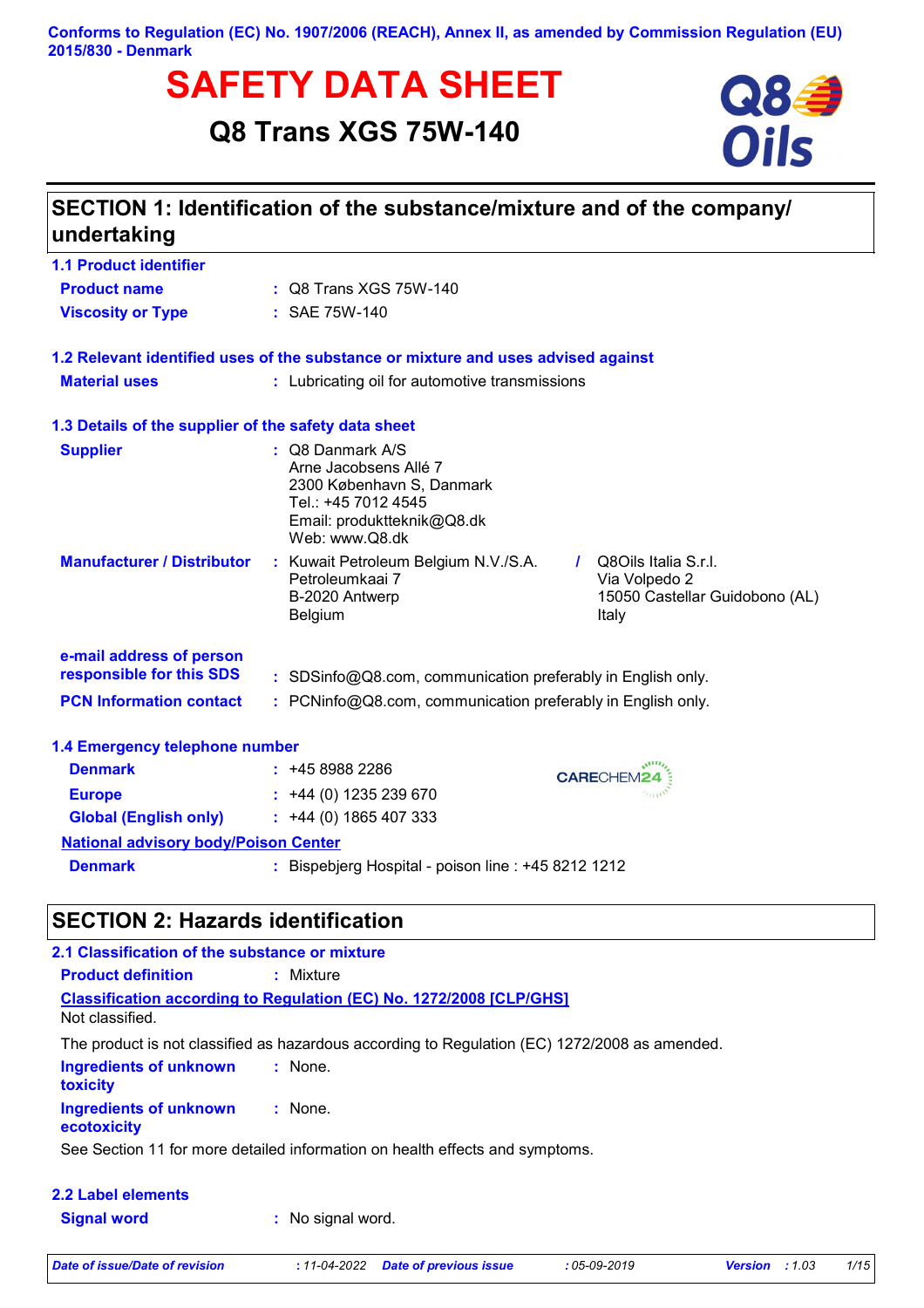| <b>SECTION 2: Hazards identification</b>                                                                                                                        |    |                                                                                                                                                                                                                                         |
|-----------------------------------------------------------------------------------------------------------------------------------------------------------------|----|-----------------------------------------------------------------------------------------------------------------------------------------------------------------------------------------------------------------------------------------|
| <b>Hazard statements</b>                                                                                                                                        |    | : No known significant effects or critical hazards.                                                                                                                                                                                     |
| <b>Precautionary statements</b>                                                                                                                                 |    |                                                                                                                                                                                                                                         |
| <b>Prevention</b>                                                                                                                                               |    | : Not applicable.                                                                                                                                                                                                                       |
| <b>Response</b>                                                                                                                                                 |    | Not applicable.                                                                                                                                                                                                                         |
| <b>Storage</b>                                                                                                                                                  |    | Not applicable.                                                                                                                                                                                                                         |
| <b>Disposal</b>                                                                                                                                                 |    | Not applicable.                                                                                                                                                                                                                         |
| <b>Supplemental label</b><br>elements                                                                                                                           |    | Contains Reaction products of bis(4-methylpentan-2-yl)dithiophosphoric acid with<br>phosphorus oxide, propylene oxide and amines, C12-14-alkyl (branched). May<br>produce an allergic reaction. Safety data sheet available on request. |
| <b>Annex XVII - Restrictions</b><br>on the manufacture,<br>placing on the market and<br>use of certain dangerous<br>substances, mixtures and<br><b>articles</b> | t. | Not applicable.                                                                                                                                                                                                                         |
| <b>Detergents - Regulation</b><br>(EC) No 648/2004                                                                                                              |    | : Not applicable.                                                                                                                                                                                                                       |
| <b>Special packaging requirements</b>                                                                                                                           |    |                                                                                                                                                                                                                                         |
| <b>Containers to be fitted</b><br>with child-resistant<br>fastenings                                                                                            |    | : Not applicable.                                                                                                                                                                                                                       |
| Tactile warning of danger : Not applicable.                                                                                                                     |    |                                                                                                                                                                                                                                         |
| 2.3 Other hazards                                                                                                                                               |    |                                                                                                                                                                                                                                         |
| <b>Product meets the criteria</b><br>for PBT or vPvB according<br>to Regulation (EC) No.<br>1907/2006, Annex XIII                                               |    | : This mixture does not contain any substances that are assessed to be a PBT or a<br>vPvB.                                                                                                                                              |
| Other hazards which do<br>not result in classification                                                                                                          |    | : Prolonged or repeated contact may dry skin and cause irritation.                                                                                                                                                                      |

# **SECTION 3: Composition/information on ingredients**

| <b>3.2 Mixtures</b>                                                                                                                                                           | : Mixture                                                        |               |                                                                                                                 |                  |              |
|-------------------------------------------------------------------------------------------------------------------------------------------------------------------------------|------------------------------------------------------------------|---------------|-----------------------------------------------------------------------------------------------------------------|------------------|--------------|
| <b>Product/ingredient name</b>                                                                                                                                                | <b>Identifiers</b>                                               | $\frac{9}{6}$ | <b>Regulation (EC) No.</b><br>1272/2008 [CLP]                                                                   | <b>Type</b>      | <b>Notes</b> |
| Polysulfides, di-tert-Bu                                                                                                                                                      | REACH #:<br>01-2119540515-43<br>EC: 273-103-3<br>CAS: 68937-96-2 | 5.4≥          | Skin Sens. 1B, H317<br>Aquatic Chronic 3,<br>H412                                                               | $[1]$            |              |
| Distillates (petroleum),<br>hydrotreated light paraffinic                                                                                                                     | REACH #:<br>01-2119487077-29<br>EC: 265-158-7<br>CAS: 64742-55-8 | ≤5            | Asp. Tox. 1, H304                                                                                               | [1] [2]          | H-L          |
| Mineral oil<br>Reaction products of bis<br>(4-methylpentan-2-yl)<br>dithiophosphoric acid with<br>phosphorus oxide, propylene<br>oxide and amines, C12-14-alkyl<br>(branched) | CAS:<br>REACH #:<br>01-2119493620-38<br>EC: 931-384-6            | ≤3<br>≤2      | Asp. Tox. 1, H304<br>Acute Tox. 4, H302<br>Eye Dam. 1, H318<br>Skin Sens. 1, H317<br>Aquatic Chronic 2,<br>H411 | [1] [2]<br>$[1]$ |              |
|                                                                                                                                                                               |                                                                  |               | See Section 16 for<br>the full text of the H<br>statements declared<br>above.                                   |                  |              |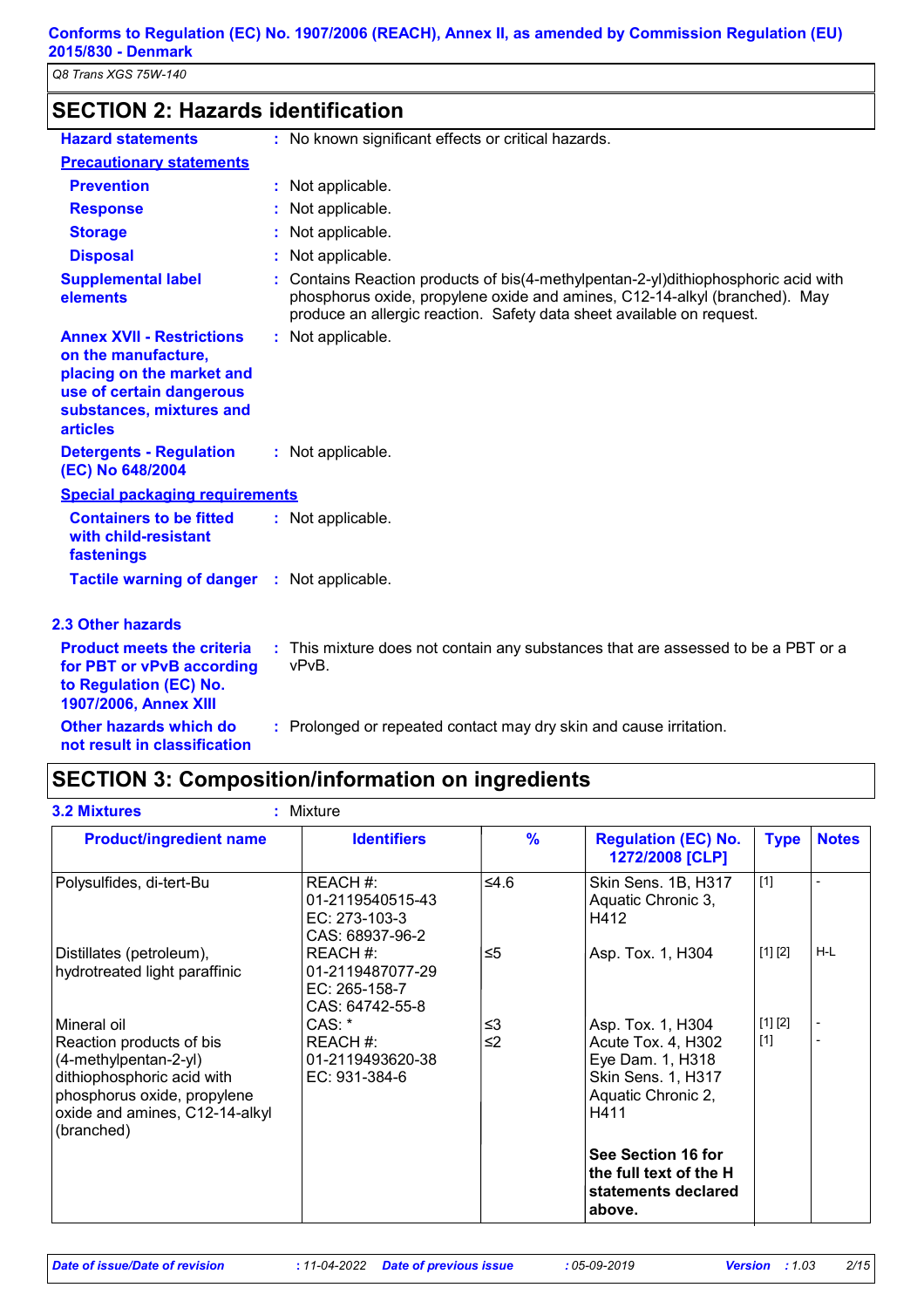*Q8 Trans XGS 75W-140*

## **SECTION 3: Composition/information on ingredients**

\*CAS 64742-54-7, EC 265-157-1, REACH 01-2119484627-25 CAS 64742-55-8, EC 265-158-7, REACH 01-2119487077-29 CAS 64742-56-9, EC 265-159-2, REACH 01-2119480132-48 CAS 64742-65-0, EC 265-169-7, REACH 01-2119471299-27

The mineral oils in the product contain < 3% DMSO extract (IP 346).

There are no additional ingredients present which, within the current knowledge of the supplier and in the concentrations applicable, are classified as hazardous to health or the environment, are PBTs, vPvBs or Substances of equivalent concern, or have been assigned a workplace exposure limit and hence require reporting in this section.

#### **Type**

[1] Substance classified with a health or environmental hazard

- [2] Substance with a workplace exposure limit
- [3] Substance meets the criteria for PBT according to Regulation (EC) No. 1907/2006, Annex XIII
- [4] Substance meets the criteria for vPvB according to Regulation (EC) No. 1907/2006, Annex XIII
- [5] Substance of equivalent concern
- [6] Additional disclosure due to company policy

Occupational exposure limits, if available, are listed in Section 8.

## **SECTION 4: First aid measures**

#### **4.1 Description of first aid measures**

| <b>Eye contact</b>                | : Immediately flush eyes with plenty of water, occasionally lifting the upper and lower<br>eyelids. Check for and remove any contact lenses. Get medical attention.                                                                                               |
|-----------------------------------|-------------------------------------------------------------------------------------------------------------------------------------------------------------------------------------------------------------------------------------------------------------------|
| <b>Inhalation</b>                 | : Remove victim to fresh air and keep at rest in a position comfortable for breathing.<br>Get medical attention if symptoms occur.                                                                                                                                |
| <b>Skin contact</b>               | : Wash skin thoroughly with soap and water or use recognized skin cleanser.<br>Remove contaminated clothing and shoes. Get medical attention if symptoms occur.                                                                                                   |
| <b>Ingestion</b>                  | : Wash out mouth with water. If material has been swallowed and the exposed<br>person is conscious, give small quantities of water to drink. Do not induce vomiting<br>unless directed to do so by medical personnel. Get medical attention if symptoms<br>occur. |
| <b>Protection of first-aiders</b> | : No action shall be taken involving any personal risk or without suitable training.                                                                                                                                                                              |

#### **4.2 Most important symptoms and effects, both acute and delayed**

#### **Over-exposure signs/symptoms**

| <b>Eye contact</b>  | : No specific data.                                                                |
|---------------------|------------------------------------------------------------------------------------|
| <b>Inhalation</b>   | : No specific data.                                                                |
| <b>Skin contact</b> | : Adverse symptoms may include the following:<br>irritation<br>dryness<br>cracking |
| <b>Ingestion</b>    | : No specific data.                                                                |

#### **4.3 Indication of any immediate medical attention and special treatment needed**

| <b>Notes to physician</b>  | : Treat symptomatically. Contact poison treatment specialist immediately if large<br>quantities have been ingested or inhaled. |
|----------------------------|--------------------------------------------------------------------------------------------------------------------------------|
| <b>Specific treatments</b> | : No specific treatment.                                                                                                       |

## **SECTION 5: Firefighting measures**

| 5.1 Extinguishing media                |                                                                          |
|----------------------------------------|--------------------------------------------------------------------------|
| <b>Suitable extinguishing</b><br>media | : Use dry chemical, $CO2$ , alcohol-resistant foam or water spray (fog). |
| Unsuitable extinguishing<br>media      | : Do not use water jet.                                                  |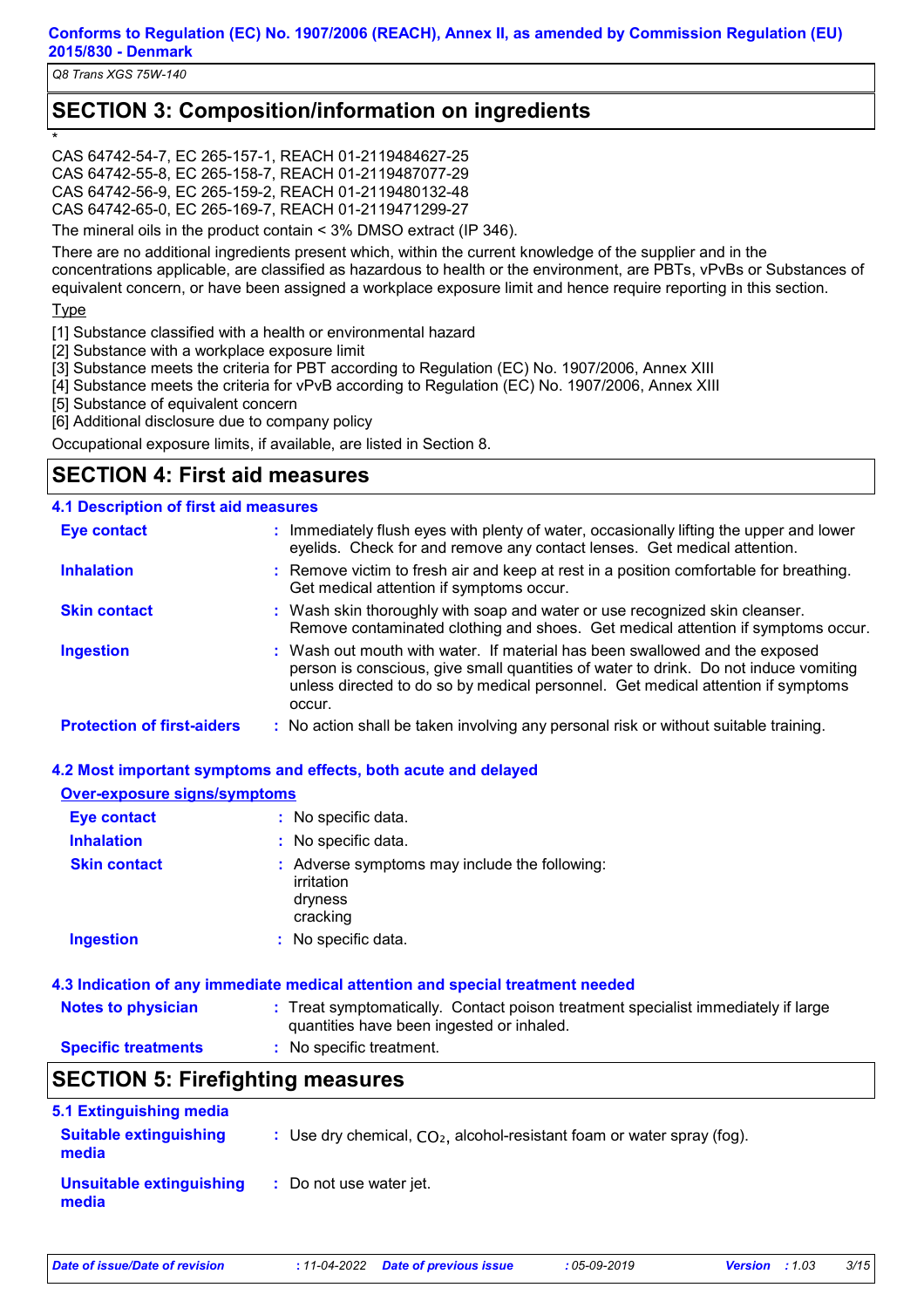## **SECTION 5: Firefighting measures**

|                                                          | 5.2 Special hazards arising from the substance or mixture                                                                                                                                                                                                                                                                                                             |
|----------------------------------------------------------|-----------------------------------------------------------------------------------------------------------------------------------------------------------------------------------------------------------------------------------------------------------------------------------------------------------------------------------------------------------------------|
| <b>Hazards from the</b><br>substance or mixture          | : In a fire or if heated, a pressure increase will occur and the container may burst.                                                                                                                                                                                                                                                                                 |
| <b>Hazardous combustion</b><br>products                  | : Decomposition products may include the following materials:<br>carbon dioxide<br>carbon monoxide<br>sulfur oxides                                                                                                                                                                                                                                                   |
| <b>5.3 Advice for firefighters</b>                       |                                                                                                                                                                                                                                                                                                                                                                       |
| <b>Special protective actions</b><br>for fire-fighters   | : Promptly isolate the scene by removing all persons from the vicinity of the incident if<br>there is a fire. No action shall be taken involving any personal risk or without<br>suitable training.                                                                                                                                                                   |
| <b>Special protective</b><br>equipment for fire-fighters | : Fire-fighters should wear appropriate protective equipment and self-contained<br>breathing apparatus (SCBA) with a full face-piece operated in positive pressure<br>mode. Clothing for fire-fighters (including helmets, protective boots and gloves)<br>conforming to European standard EN 469 will provide a basic level of protection for<br>chemical incidents. |

# **SECTION 6: Accidental release measures**

|                                                           | 6.1 Personal precautions, protective equipment and emergency procedures                                                                                                                                                                                                                                                                                                                                                                                                        |
|-----------------------------------------------------------|--------------------------------------------------------------------------------------------------------------------------------------------------------------------------------------------------------------------------------------------------------------------------------------------------------------------------------------------------------------------------------------------------------------------------------------------------------------------------------|
| For non-emergency<br>personnel                            | : No action shall be taken involving any personal risk or without suitable training.<br>Evacuate surrounding areas. Keep unnecessary and unprotected personnel from<br>entering. Do not touch or walk through spilled material. Put on appropriate<br>personal protective equipment.                                                                                                                                                                                           |
|                                                           | For emergency responders : If specialized clothing is required to deal with the spillage, take note of any<br>information in Section 8 on suitable and unsuitable materials. See also the<br>information in "For non-emergency personnel".                                                                                                                                                                                                                                     |
| <b>6.2 Environmental</b><br>precautions                   | : Avoid dispersal of spilled material and runoff and contact with soil, waterways,<br>drains and sewers. Inform the relevant authorities if the product has caused<br>environmental pollution (sewers, waterways, soil or air).                                                                                                                                                                                                                                                |
| 6.3 Methods and materials for containment and cleaning up |                                                                                                                                                                                                                                                                                                                                                                                                                                                                                |
| <b>Small spill</b>                                        | : Stop leak if without risk. Move containers from spill area. Dilute with water and mop<br>up if water-soluble. Alternatively, or if water-insoluble, absorb with an inert dry<br>material and place in an appropriate waste disposal container. Dispose of via a<br>licensed waste disposal contractor.                                                                                                                                                                       |
| <b>Large spill</b>                                        | : Stop leak if without risk. Move containers from spill area. Prevent entry into sewers,<br>water courses, basements or confined areas. Wash spillages into an effluent<br>treatment plant or proceed as follows. Contain and collect spillage with non-<br>combustible, absorbent material e.g. sand, earth, vermiculite or diatomaceous earth<br>and place in container for disposal according to local regulations. Dispose of via a<br>licensed waste disposal contractor. |
| <b>6.4 Reference to other</b><br><b>sections</b>          | : See Section 1 for emergency contact information.<br>See Section 8 for information on appropriate personal protective equipment.<br>See Section 13 for additional waste treatment information.                                                                                                                                                                                                                                                                                |

## **SECTION 7: Handling and storage**

The information in this section contains generic advice and guidance. The list of Identified Uses in Section 1 should be consulted for any available use-specific information provided in the Exposure Scenario(s).

#### **7.1 Precautions for safe handling**

**Protective measures :** Put on appropriate personal protective equipment (see Section 8).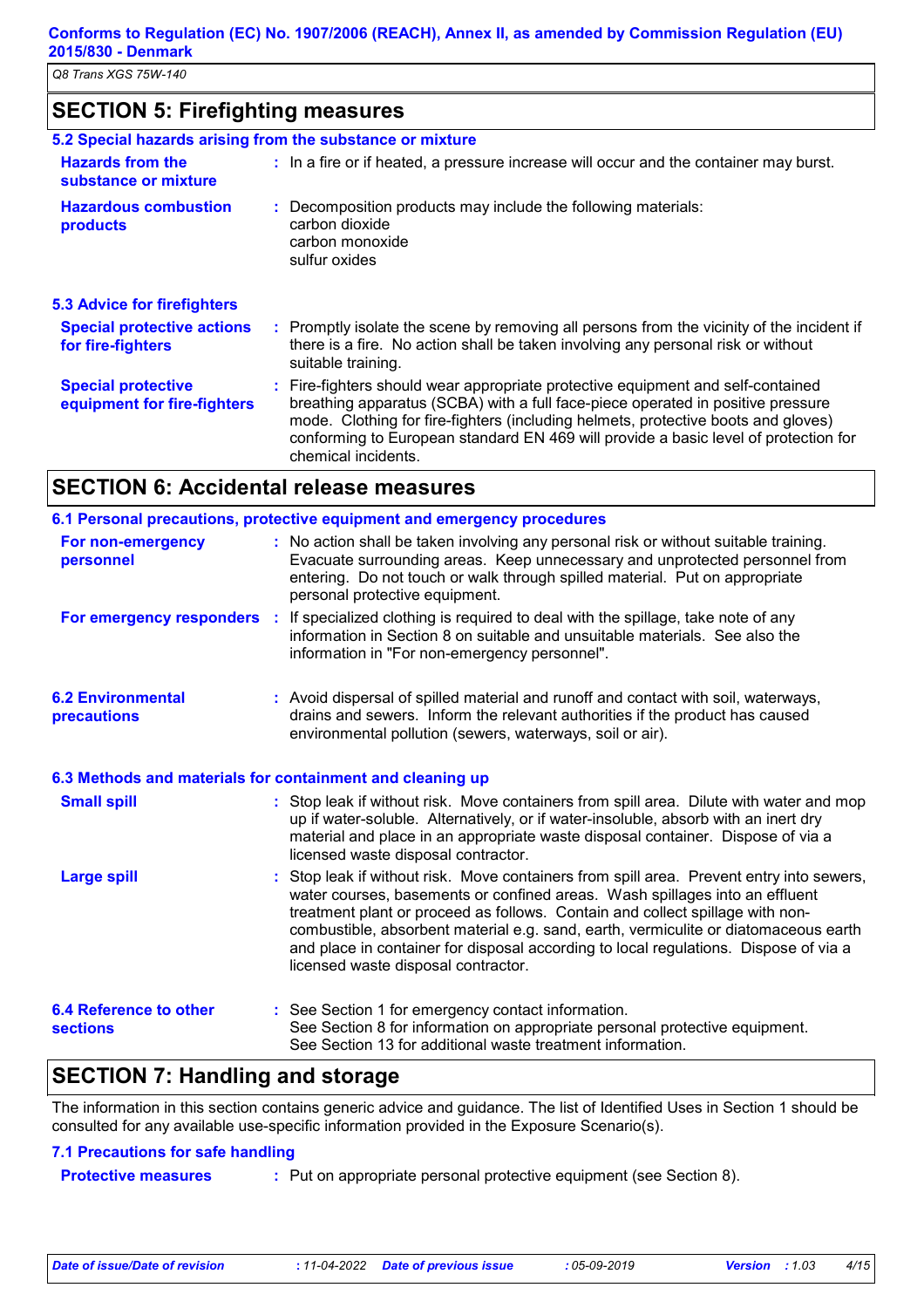## **SECTION 7: Handling and storage**

| <b>Advice on general</b> | : Eating, drinking and smoking should be prohibited in areas where this material is |
|--------------------------|-------------------------------------------------------------------------------------|
| occupational hygiene     | handled, stored and processed. Workers should wash hands and face before            |
|                          | eating, drinking and smoking. Remove contaminated clothing and protective           |
|                          | equipment before entering eating areas. See also Section 8 for additional           |
|                          | information on hygiene measures.                                                    |

#### **7.2 Conditions for safe storage, including any incompatibilities**

Store in accordance with local regulations. Store in original container protected from direct sunlight in a dry, cool and well-ventilated area, away from incompatible materials (see Section 10) and food and drink. Keep container tightly closed and sealed until ready for use. Containers that have been opened must be carefully resealed and kept upright to prevent leakage. Do not store in unlabeled containers. Use appropriate containment to avoid environmental contamination. See Section 10 for incompatible materials before handling or use.

#### **7.3 Specific end use(s)**

**Recommendations : Industrial sector specific : solutions** : Not available. : Not available.

## **SECTION 8: Exposure controls/personal protection**

The information in this section contains generic advice and guidance. Information is provided based on typical anticipated uses of the product. Additional measures might be required for bulk handling or other uses that could significantly increase worker exposure or environmental releases.

#### **8.1 Control parameters**

#### **Occupational exposure limits**

| <b>Product/ingredient name</b>                                           | <b>Exposure limit values</b>                                                                                                                                                                                                                                                                                                                                                                                                                                                                                                                                                                                                                                                                                                                                                                                                                                                                                                                                                                                        |
|--------------------------------------------------------------------------|---------------------------------------------------------------------------------------------------------------------------------------------------------------------------------------------------------------------------------------------------------------------------------------------------------------------------------------------------------------------------------------------------------------------------------------------------------------------------------------------------------------------------------------------------------------------------------------------------------------------------------------------------------------------------------------------------------------------------------------------------------------------------------------------------------------------------------------------------------------------------------------------------------------------------------------------------------------------------------------------------------------------|
| Distillates (petroleum), hydrotreated light<br>paraffinic<br>Mineral oil | <b>Working Environment Authority (Denmark, 2/2021).</b><br>TWA: 1 mg/m <sup>3</sup> 8 hours. Form: mist and particles<br>Working Environment Authority (Denmark, 10/2012).<br>TWA: 1 mg/m <sup>3</sup> 8 hours. Form: mist and particles                                                                                                                                                                                                                                                                                                                                                                                                                                                                                                                                                                                                                                                                                                                                                                            |
| <b>Recommended monitoring</b><br>procedures<br>required.                 | If this product contains ingredients with exposure limits, personal, workplace<br>atmosphere or biological monitoring may be required to determine the effectiveness<br>of the ventilation or other control measures and/or the necessity to use respiratory<br>protective equipment. Reference should be made to monitoring standards, such as<br>the following: European Standard EN 689 (Workplace atmospheres - Guidance for<br>the assessment of exposure by inhalation to chemical agents for comparison with<br>limit values and measurement strategy) European Standard EN 14042 (Workplace<br>atmospheres - Guide for the application and use of procedures for the assessment<br>of exposure to chemical and biological agents) European Standard EN 482<br>(Workplace atmospheres - General requirements for the performance of procedures<br>for the measurement of chemical agents) Reference to national guidance<br>documents for methods for the determination of hazardous substances will also be |

#### **DNELs/DMELs**

| <b>Product/ingredient name</b> | <b>Type</b> | <b>Exposure</b>         | <b>Value</b>                   | <b>Population</b>     | <b>Effects</b> |
|--------------------------------|-------------|-------------------------|--------------------------------|-----------------------|----------------|
| Polysulfides, di-tert-Bu       | <b>DNEL</b> | Long term Oral          | $0.167$ mg/<br>kg bw/day       | General<br>population | Systemic       |
|                                | <b>DNEL</b> | Long term Dermal        | $1.66$ mg/<br>kg bw/day        | General<br>population | Systemic       |
|                                | <b>DNEL</b> | Long term<br>Inhalation | $2.6$ mg/m <sup>3</sup>        | General<br>population | Systemic       |
|                                | <b>DNEL</b> | Long term Dermal        | $3.33$ mg/<br>kg bw/day        | Workers               | Systemic       |
|                                | <b>DNEL</b> | Long term<br>Inhalation | 14.5 mg/m <sup>3</sup> Workers |                       | Systemic       |
|                                | <b>DNEL</b> | Long term Dermal        | 86.88 mg/<br>$\rm cm^2$        | General<br>population | Local          |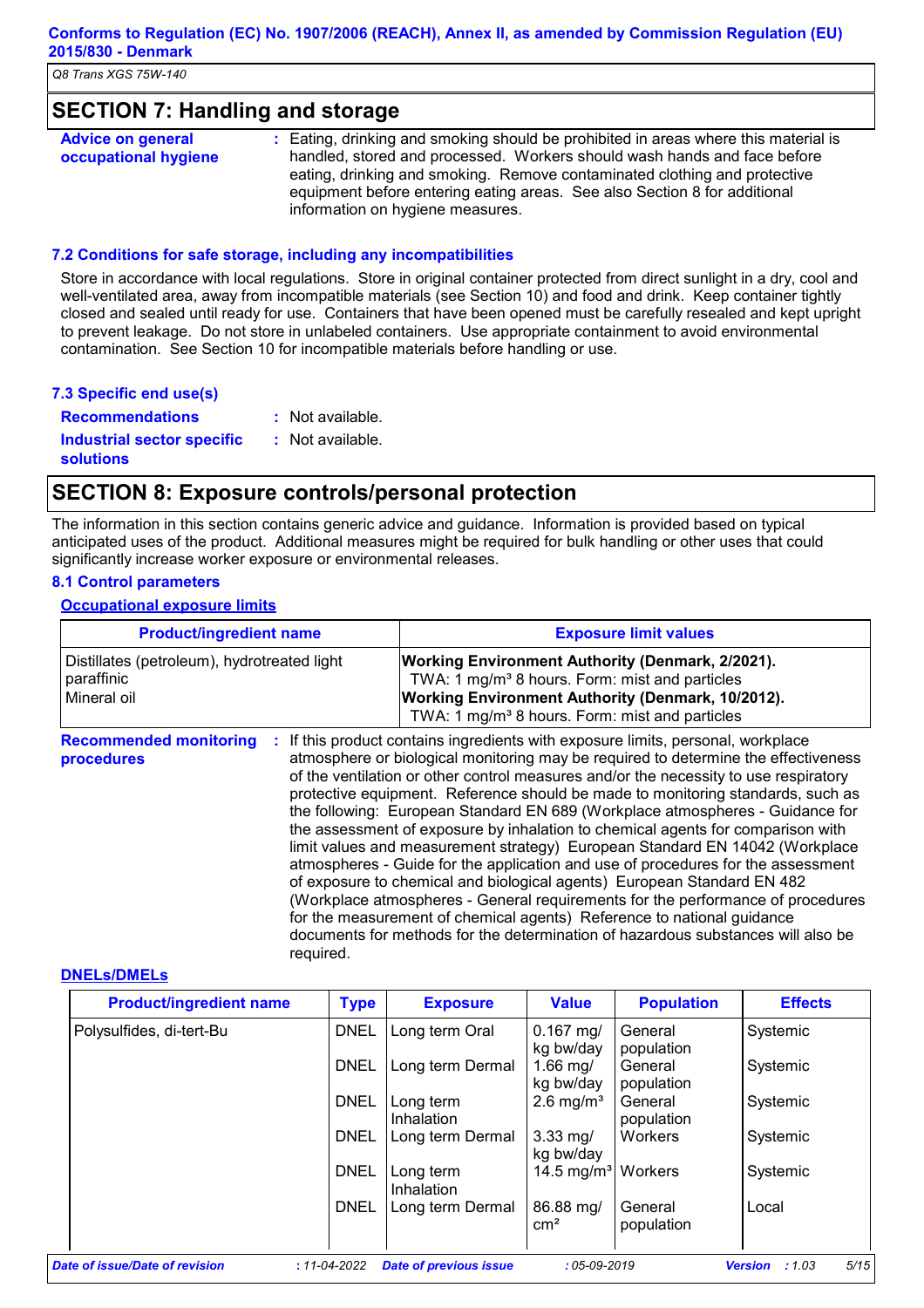| <b>SECTION 8: Exposure controls/personal protection</b> |                                                |                 |       |
|---------------------------------------------------------|------------------------------------------------|-----------------|-------|
|                                                         | DNEL   Long term Dermal   173.75 mg/   Workers | cm <sup>2</sup> | Local |
|                                                         |                                                |                 |       |

**PNECs**

No PNECs available.

| <b>8.2 Exposure controls</b>                      |                                                                                                                                                                                                                                                                                                                                                                                                   |
|---------------------------------------------------|---------------------------------------------------------------------------------------------------------------------------------------------------------------------------------------------------------------------------------------------------------------------------------------------------------------------------------------------------------------------------------------------------|
| <b>Appropriate engineering</b><br><b>controls</b> | : Good general ventilation should be sufficient to control worker exposure to airborne<br>contaminants.                                                                                                                                                                                                                                                                                           |
| <b>Individual protection measures</b>             |                                                                                                                                                                                                                                                                                                                                                                                                   |
| <b>Hygiene measures</b>                           | : Wash hands, forearms and face thoroughly after handling chemical products,<br>before eating, smoking and using the lavatory and at the end of the working period.<br>Appropriate techniques should be used to remove potentially contaminated clothing.<br>Wash contaminated clothing before reusing. Ensure that eyewash stations and<br>safety showers are close to the workstation location. |
| <b>Eye/face protection</b>                        | : Safety eyewear complying with an approved standard should be used when a risk<br>assessment indicates this is necessary to avoid exposure to liquid splashes, mists,<br>gases or dusts. If contact is possible, the following protection should be worn,<br>unless the assessment indicates a higher degree of protection: safety glasses with<br>side-shields.                                 |
| <b>Skin protection</b>                            |                                                                                                                                                                                                                                                                                                                                                                                                   |
| <b>Hand protection</b>                            | : Chemical-resistant, impervious gloves complying with an approved standard should<br>be worn at all times when handling chemical products if a risk assessment indicates<br>this is necessary. Wear suitable gloves tested to EN374. Recommended: < 1<br>hour (breakthrough time): nitrile rubber 0.17 mm.                                                                                       |
| <b>Body protection</b>                            | : Personal protective equipment for the body should be selected based on the task<br>being performed and the risks involved and should be approved by a specialist<br>before handling this product.                                                                                                                                                                                               |
| <b>Other skin protection</b>                      | : Appropriate footwear and any additional skin protection measures should be<br>selected based on the task being performed and the risks involved and should be<br>approved by a specialist before handling this product.                                                                                                                                                                         |
| <b>Respiratory protection</b>                     | : Based on the hazard and potential for exposure, select a respirator that meets the<br>appropriate standard or certification. Respirators must be used according to a<br>respiratory protection program to ensure proper fitting, training, and other important<br>aspects of use. Recommended: Boiling point > 65 °C: A1; Boiling point < 65 °C:<br>AX1; Hot material: A1P2.                    |
| <b>Environmental exposure</b><br>controls         | : Emissions from ventilation or work process equipment should be checked to<br>ensure they comply with the requirements of environmental protection legislation.<br>In some cases, fume scrubbers, filters or engineering modifications to the process<br>equipment will be necessary to reduce emissions to acceptable levels.                                                                   |

## **SECTION 9: Physical and chemical properties**

#### **9.1 Information on basic physical and chemical properties**

| <b>Appearance</b>                                      |                          |
|--------------------------------------------------------|--------------------------|
| <b>Physical state</b>                                  | : Liquid. [Oily liquid.] |
| <b>Appearance</b>                                      | : Clear.                 |
| Color                                                  | : Yellow [Light]         |
| Odor                                                   | : Characteristic.        |
| <b>Odor threshold</b>                                  | Not available.           |
| <b>Melting point/freezing point</b>                    | : $<$ 42°C               |
| Initial boiling point and<br>boiling range             | : >300°C (>572°F)        |
| <b>Flammability (solid, gas)</b>                       | : Not applicable.        |
| <b>Upper/lower flammability or</b><br>explosive limits | $:$ Not available.       |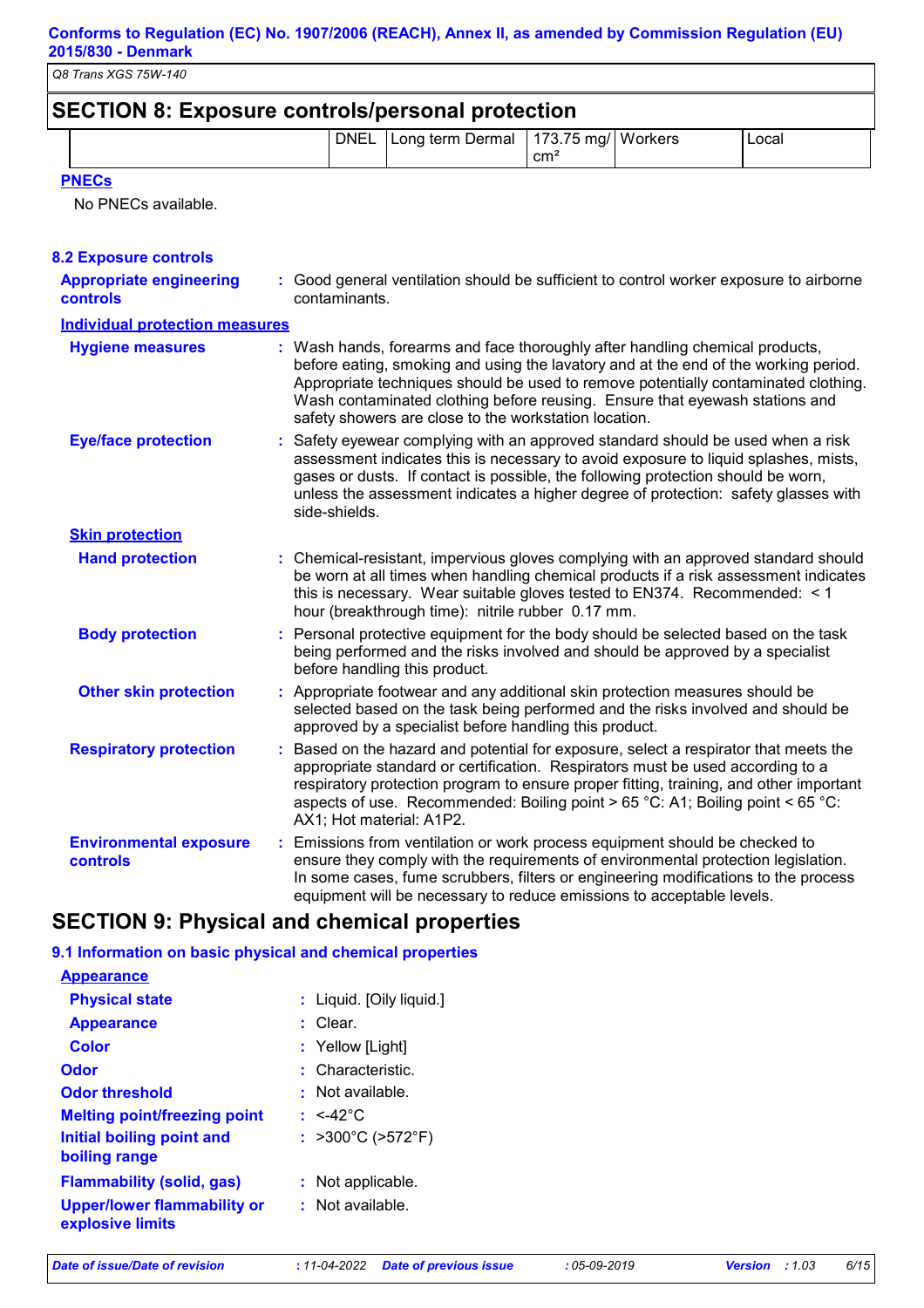*Q8 Trans XGS 75W-140*

| <b>Flash point</b>                                                 |    | : Open cup: >170°C (>338°F) [ASTM D92.]                             |
|--------------------------------------------------------------------|----|---------------------------------------------------------------------|
| <b>Auto-ignition temperature</b>                                   | ÷. | >300°C (>572°F)                                                     |
| <b>Decomposition temperature</b>                                   |    | $: >300^{\circ}$ C                                                  |
| рH                                                                 |    | : Not applicable.                                                   |
| Viscosity (40°C)                                                   |    | $: 186 \text{ cSt}$                                                 |
| Viscosity (100°C)                                                  |    | $: 24.9 \text{ cSt}$                                                |
| <b>Solubility(ies)</b>                                             |    | $:$ Insoluble in the following materials: cold water and hot water. |
| <b>Partition coefficient: n-octanol/: Not applicable.</b><br>water |    |                                                                     |
| <b>Vapor pressure</b>                                              |    | : $<$ 0.1 kPa ( $<$ 0.75006 mm Hg)                                  |
| <b>Evaporation rate</b>                                            |    | : Not available.                                                    |
| <b>Density</b>                                                     |    | : $0.87$ g/cm <sup>3</sup> [15°C (59°F)]                            |
| <b>Vapor density</b>                                               |    | $:$ Not available.                                                  |
| <b>Explosive properties</b>                                        |    | : Not applicable.                                                   |
| <b>Oxidizing properties</b>                                        |    | : Not applicable.                                                   |
| <b>Particle characteristics</b>                                    |    |                                                                     |
| <b>Median particle size</b>                                        |    | : Not applicable.                                                   |
|                                                                    |    |                                                                     |

- **9.2 Other information**
- **Vapor pressure**

<0.1 kPa **:**

## **SECTION 10: Stability and reactivity**

| <b>10.1 Reactivity</b>                            |    | : No specific test data related to reactivity available for this product or its ingredients.              |
|---------------------------------------------------|----|-----------------------------------------------------------------------------------------------------------|
| <b>10.2 Chemical stability</b>                    |    | : The product is stable.                                                                                  |
| <b>10.3 Possibility of</b><br>hazardous reactions |    | : Under normal conditions of storage and use, hazardous reactions will not occur.                         |
| <b>10.4 Conditions to avoid</b>                   |    | : No specific data.                                                                                       |
| 10.5 Incompatible materials                       | ÷. | Reactive or incompatible with the following materials:<br>Strong oxidizing materials                      |
| <b>10.6 Hazardous</b><br>decomposition products   |    | : Under normal conditions of storage and use, hazardous decomposition products<br>should not be produced. |

## **SECTION 11: Toxicological information**

#### **11.1 Information on toxicological effects**

#### **Acute toxicity**

| <b>Product/ingredient name</b>                            | <b>Result</b>                             | <b>Species</b>           | <b>Dose</b>                | <b>Exposure</b>          |
|-----------------------------------------------------------|-------------------------------------------|--------------------------|----------------------------|--------------------------|
| Distillates (petroleum),<br>hydrotreated light paraffinic | LC50 Inhalation Dusts and<br>Imists       | Rat                      | 3900 mg/m <sup>3</sup>     | 4 hours                  |
|                                                           | LD50 Dermal                               | Rabbit - Male,<br>Female | >5000 mg/kg                | $\overline{\phantom{a}}$ |
|                                                           | LD50 Oral                                 | Rat - Male,<br>Female    | >5000 mg/kg                | $\overline{\phantom{a}}$ |
| Mineral oil                                               | <b>LC50 Inhalation Dusts and</b><br>mists | Rat - Male,<br>Female    | $5.53$ mg/l                | l 4 hours                |
|                                                           | LD50 Dermal<br>LD50 Oral                  | Rabbit<br>Rat            | >5000 mg/kg<br>>5000 mg/kg |                          |
| <b>Conclusion/Summary</b>                                 | : Not available.                          |                          |                            |                          |
| <b>Acute toxicity estimates</b>                           |                                           |                          |                            |                          |

*Date of issue/Date of revision* **:** *11-04-2022 Date of previous issue : 05-09-2019 Version : 1.03 7/15*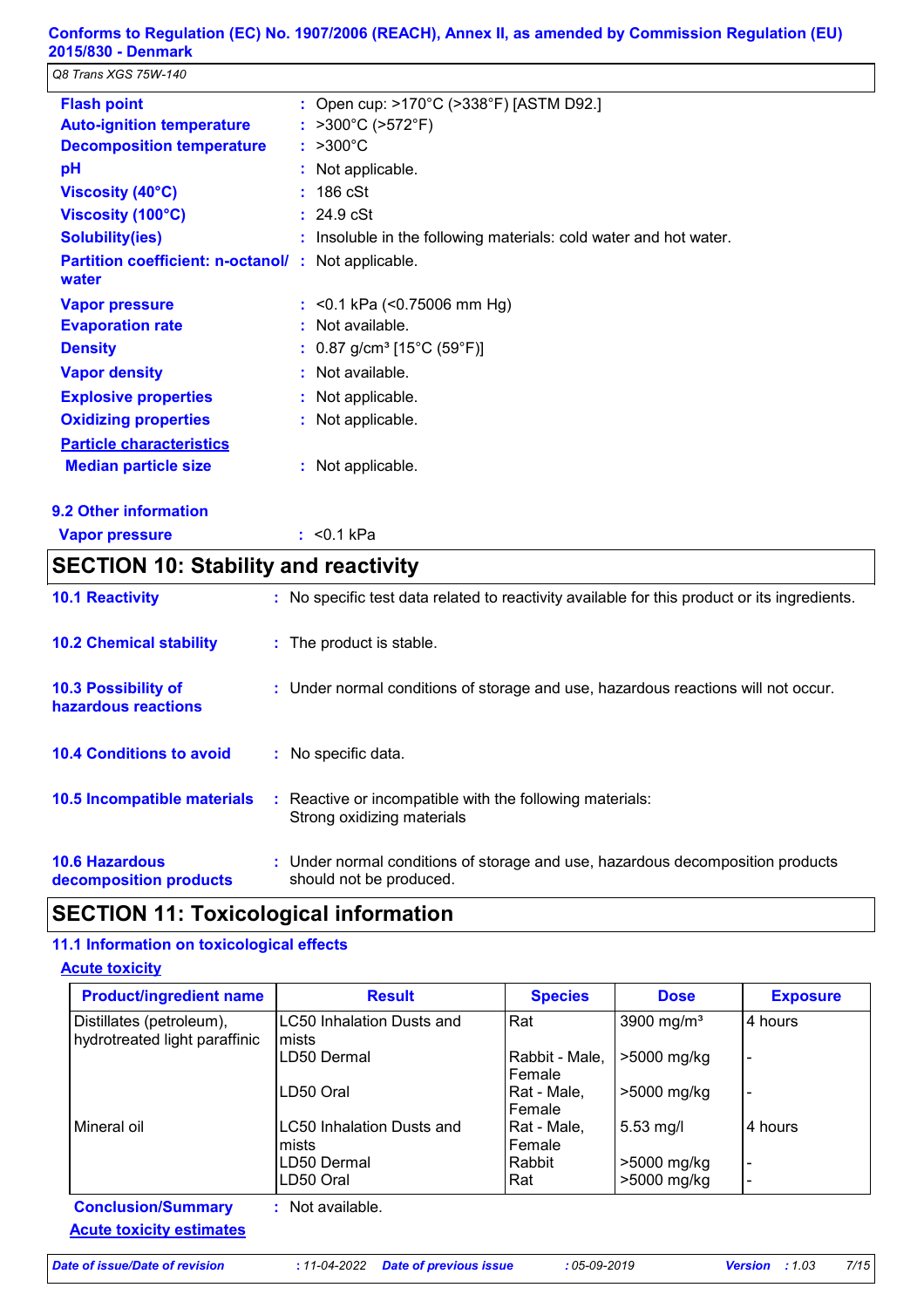# **SECTION 11: Toxicological information**

| <b>Product/ingredient name</b>                                                                                                                                                                 | Oral (mg/<br>kg)      | <b>Dermal</b><br>(mg/kg) | <b>Inhalation</b><br>(gases)<br>(ppm) | <b>Inhalation</b><br>(vapors)<br>(mg/l) | <b>Inhalation</b><br>(dusts<br>and mists)<br>(mg/l) |
|------------------------------------------------------------------------------------------------------------------------------------------------------------------------------------------------|-----------------------|--------------------------|---------------------------------------|-----------------------------------------|-----------------------------------------------------|
| Q8 Trans XGS 75W-140<br>Mineral oil<br>Reaction products of bis(4-methylpentan-2-yl)<br>dithiophosphoric acid with phosphorus oxide,<br>propylene oxide and amines, C12-14-alkyl<br>(branched) | 25125.6<br>N/A<br>500 | N/A<br>N/A<br>N/A        | N/A<br>N/A<br>N/A                     | N/A<br>N/A<br>N/A                       | N/A<br>5.53<br>N/A                                  |

#### **Irritation/Corrosion**

| <b>Product/ingredient name</b>                            | <b>Result</b>                         | <b>Species</b> | <b>Score</b> | <b>Exposure</b> | <b>Observation</b> |
|-----------------------------------------------------------|---------------------------------------|----------------|--------------|-----------------|--------------------|
| Distillates (petroleum),<br>hydrotreated light paraffinic | Skin - Erythema/Eschar                | Rabbit         | 0.17         | 72 hours        | 7 days             |
|                                                           | Skin - Edema                          | Rabbit         | 0            | 72 hours        | 7 days             |
|                                                           | Eyes - Iris lesion                    | Rabbit         | 0            | 148 hours       | 72 hours           |
|                                                           | Eyes - Redness of the<br>conjunctivae | Rabbit         | 0.33         | 148 hours       | 72 hours           |
| Mineral oil                                               | Skin - Erythema/Eschar                | Rabbit         | 0.17         | 72 hours        | 7 days             |
|                                                           | Skin - Edema                          | Rabbit         | 0            | 72 hours        | 7 days             |
|                                                           | Eyes - Iris lesion                    | Rabbit         | 0            | 148 hours       | 72 hours           |
|                                                           | Eyes - Redness of the<br>conjunctivae | Rabbit         | 0.33         | 148 hours       | 72 hours           |

**Conclusion/Summary :** Not available.

#### **Sensitization**

| <b>Product/ingredient name</b>                            | <b>Route of</b><br>exposure | <b>Species</b> | <b>Result</b>   |
|-----------------------------------------------------------|-----------------------------|----------------|-----------------|
| Distillates (petroleum),<br>hydrotreated light paraffinic | skin                        | Guinea pig     | Not sensitizing |
| Mineral oil                                               | skin                        | Guinea pig     | Not sensitizing |

#### **Conclusion/Summary**

**Skin EXALCE 10. Based on available data, the classification criteria are not met.** 

#### **Mutagenicity**

| <b>Product/ingredient name</b>                            | Test                                              | <b>Experiment</b>                                                 | <b>Result</b> |
|-----------------------------------------------------------|---------------------------------------------------|-------------------------------------------------------------------|---------------|
| Distillates (petroleum),<br>hydrotreated light paraffinic | 474 Mammalian<br>Erythrocyte<br>Micronucleus Test | Experiment: In vivo<br>Subject: Mammalian-Animal<br>Cell: Somatic | Negative      |
| l Mineral oil                                             | 474 Mammalian<br>Erythrocyte<br>Micronucleus Test | Experiment: In vivo<br>Subject: Mammalian-Animal<br>Cell: Somatic | Negative      |

#### **Conclusion/Summary :** Not available.

| <b>Carcinogenicity</b> |
|------------------------|
|------------------------|

| <b>Product/ingredient name</b>                            | <b>Result</b>          | <b>Species</b>     | <b>Dose</b> | <b>Exposure</b> |
|-----------------------------------------------------------|------------------------|--------------------|-------------|-----------------|
| Distillates (petroleum),<br>hydrotreated light paraffinic | Negative - Dermal - TC | Mouse - Female I - |             | 78 weeks        |
| Mineral oil                                               | Negative - Dermal - TC | Mouse - Female     |             | 78 weeks        |
| <b>Conclusion/Summary</b>                                 | : Not available.       |                    |             |                 |

**Reproductive toxicity**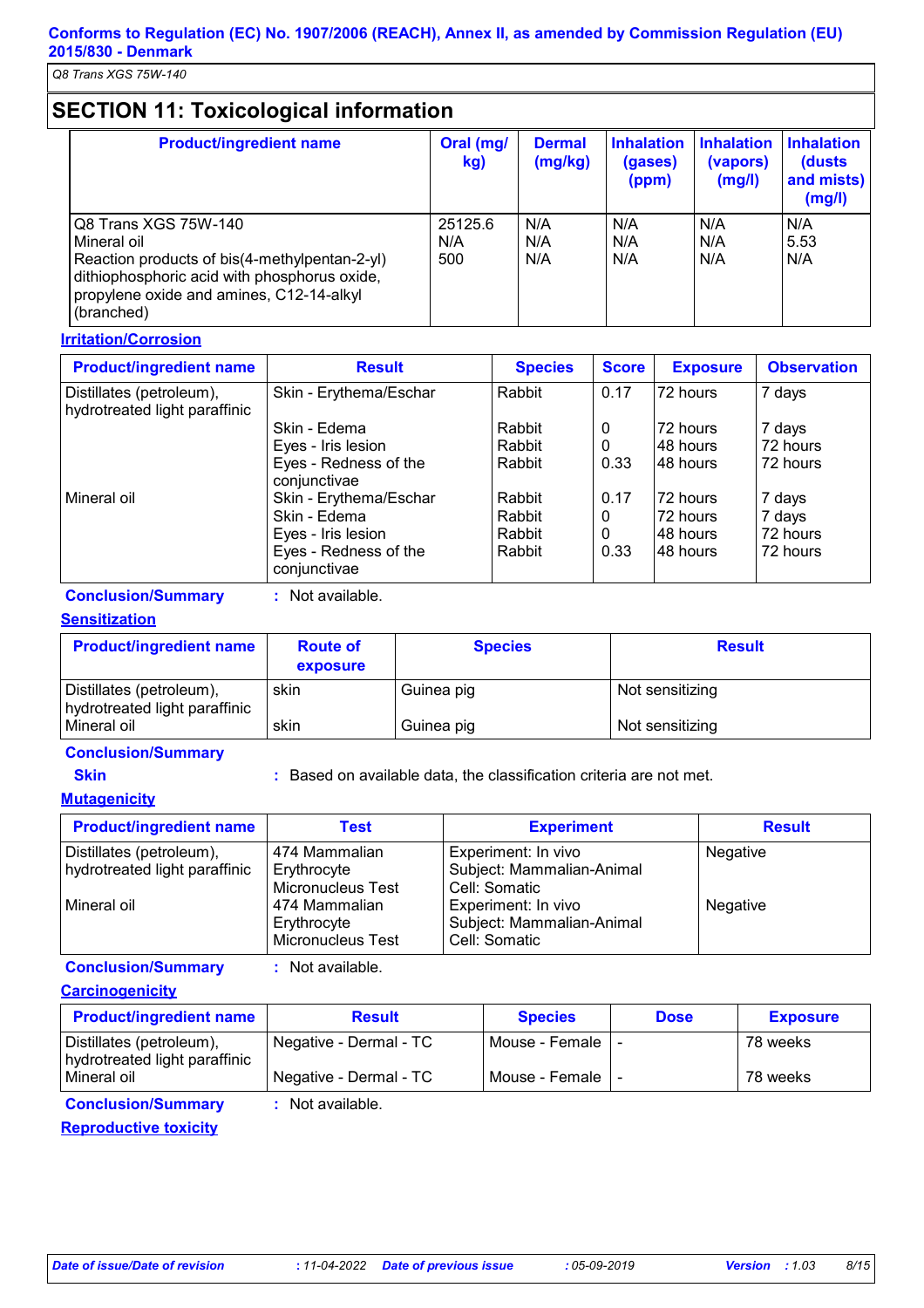*Q8 Trans XGS 75W-140*

# **SECTION 11: Toxicological information**

| <b>Product/ingredient name</b>                            | <b>Maternal</b><br>toxicity | <b>Fertility</b> | <b>Development</b><br>toxin | <b>Species</b>     | <b>Dose</b>             | <b>Exposure</b> |
|-----------------------------------------------------------|-----------------------------|------------------|-----------------------------|--------------------|-------------------------|-----------------|
| Distillates (petroleum),<br>hydrotreated light paraffinic | Negative                    | <b>Negative</b>  | Negative                    | Rat - Male, Female | Oral:<br>1000 mg/<br>kg |                 |
| l Mineral oil                                             | <b>Negative</b>             | <b>Negative</b>  | <b>Negative</b>             | Rat - Male, Female | Oral:<br>1000 mg/<br>kg |                 |

**Conclusion/Summary :** Not available.

#### **Teratogenicity**

| <b>Product/ingredient name</b>                            | <b>Result</b>     | <b>Species</b> | <b>Dose</b> | <b>Exposure</b> |
|-----------------------------------------------------------|-------------------|----------------|-------------|-----------------|
| Distillates (petroleum),<br>hydrotreated light paraffinic | Negative - Dermal | Rat            | 2000 mg/kg  | 7 days per week |
| Mineral oil                                               | Negative - Dermal | Rat            | 2000 mg/kg  | 7 days per week |

**Conclusion/Summary :** Not available.

#### **Specific target organ toxicity (single exposure)**

Not available.

#### **Specific target organ toxicity (repeated exposure)**

Not available.

#### **Aspiration hazard**

| <b>Product/ingredient name</b>                         | <b>Result</b>                         |
|--------------------------------------------------------|---------------------------------------|
| Distillates (petroleum), hydrotreated light paraffinic | <b>ASPIRATION HAZARD - Category 1</b> |
| l Mineral oil                                          | <b>ASPIRATION HAZARD - Category 1</b> |

| <b>Information on the likely</b><br>routes of exposure | : Not available.                                                                         |
|--------------------------------------------------------|------------------------------------------------------------------------------------------|
| <b>Potential acute health effects</b>                  |                                                                                          |
| <b>Eye contact</b>                                     | : No known significant effects or critical hazards.                                      |
| <b>Inhalation</b>                                      | : No known significant effects or critical hazards.                                      |
| <b>Skin contact</b>                                    | Defatting to the skin. May cause skin dryness and irritation.                            |
| <b>Ingestion</b>                                       | : No known significant effects or critical hazards.                                      |
|                                                        | Symptoms related to the physical, chemical and toxicological characteristics             |
| <b>Eye contact</b>                                     | : No specific data.                                                                      |
| <b>Inhalation</b>                                      | : No specific data.                                                                      |
| <b>Skin contact</b>                                    | : Adverse symptoms may include the following:<br>irritation<br>dryness<br>cracking       |
| <b>Ingestion</b>                                       | : No specific data.                                                                      |
|                                                        | Delayed and immediate effects and also chronic effects from short and long term exposure |
| <b>Short term exposure</b>                             |                                                                                          |
| <b>Potential immediate</b><br>effects                  | : Not available.                                                                         |
| <b>Potential delayed effects</b>                       | : Not available.                                                                         |
| <b>Long term exposure</b>                              |                                                                                          |
| <b>Potential immediate</b><br>effects                  | $:$ Not available.                                                                       |
|                                                        |                                                                                          |

*Date of issue/Date of revision* **:** *11-04-2022 Date of previous issue : 05-09-2019 Version : 1.03 9/15*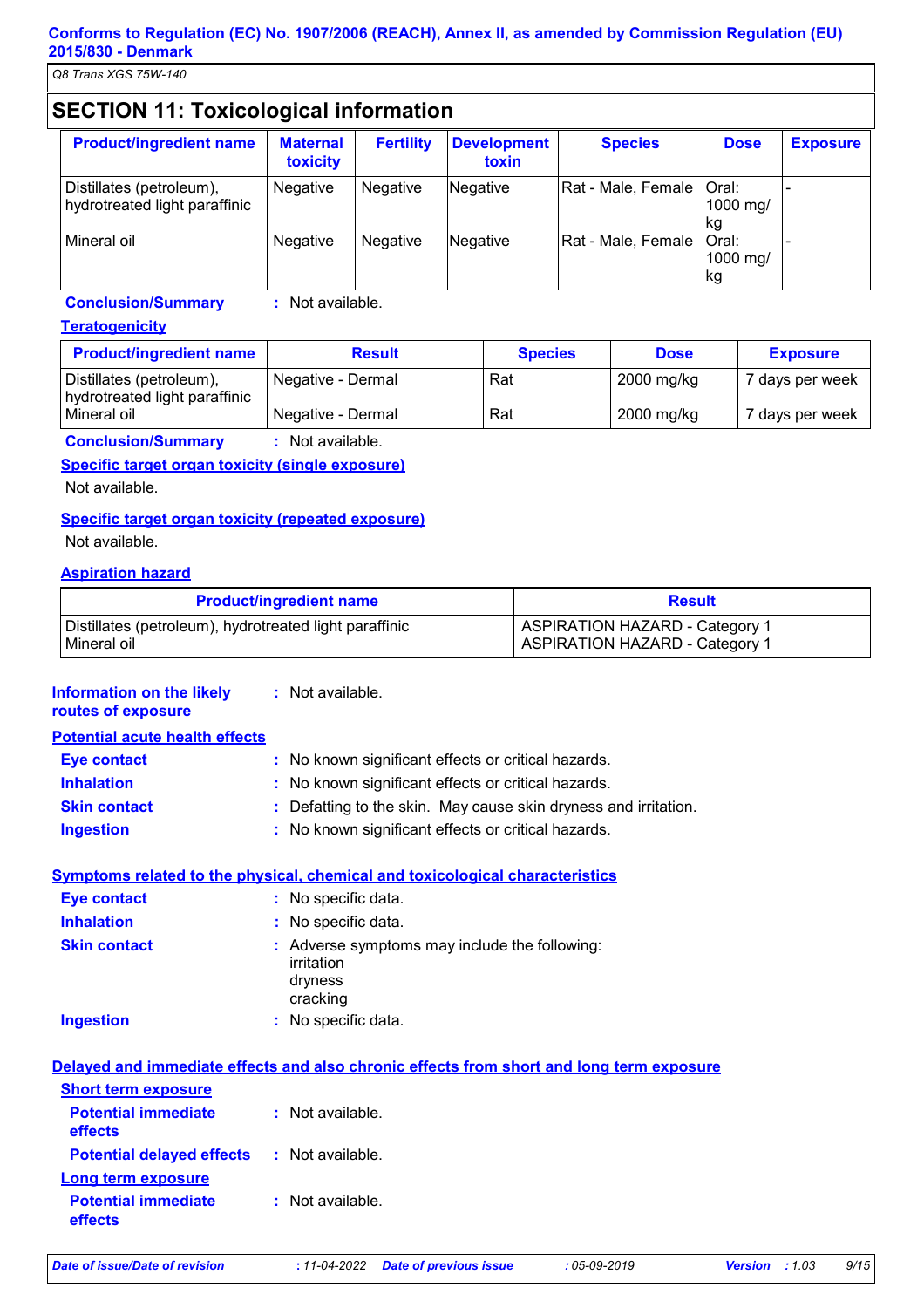## **SECTION 11: Toxicological information**

**Potential delayed effects :** : Not available.

**Potential chronic health effects**

| <b>Product/ingredient name</b> | <b>Result</b>                                                                                              | <b>Species</b> | <b>Dose</b>              | <b>Exposure</b>                  |
|--------------------------------|------------------------------------------------------------------------------------------------------------|----------------|--------------------------|----------------------------------|
| Distillates (petroleum),       | Sub-chronic NOAEL Oral                                                                                     | Rat - Male,    | ≥2000 mg/kg              | 13 weeks; 5                      |
| hydrotreated light paraffinic  |                                                                                                            | Female         |                          | days per week                    |
|                                | Sub-acute LOAEL Oral                                                                                       | Rat - Male     | $125 \text{ mg/kg}$      | 13 weeks; 5                      |
|                                | Sub-acute NOAEL Inhalation                                                                                 | Rat - Male     | $>980$ mg/m <sup>3</sup> | hours per day<br>4 weeks; 5 days |
|                                | Dusts and mists                                                                                            |                |                          | per week                         |
| Mineral oil                    | Sub-chronic NOAEL Oral                                                                                     | Rat - Male,    | $≥2000$ mg/kg            | 13 weeks; 5                      |
|                                |                                                                                                            | Female         |                          | days per week                    |
|                                | Sub-acute LOAEL Oral                                                                                       | Rat - Male     | 125 mg/kg                | 13 weeks; 5                      |
|                                |                                                                                                            |                |                          | hours per day                    |
|                                | Sub-acute NOAEL Inhalation                                                                                 | Rat - Male     | $>980$ mg/m <sup>3</sup> | 4 weeks; 5 days                  |
|                                | Vapor                                                                                                      |                |                          | per week                         |
| <b>Conclusion/Summary</b>      | : Not available.                                                                                           |                |                          |                                  |
| <b>General</b>                 | : Prolonged or repeated contact can defat the skin and lead to irritation, cracking and/<br>or dermatitis. |                |                          |                                  |
| <b>Carcinogenicity</b>         | : No known significant effects or critical hazards.                                                        |                |                          |                                  |
| <b>Mutagenicity</b>            | : No known significant effects or critical hazards.                                                        |                |                          |                                  |
| <b>Teratogenicity</b>          | : No known significant effects or critical hazards.                                                        |                |                          |                                  |
| <b>Developmental effects</b>   | : No known significant effects or critical hazards.                                                        |                |                          |                                  |
| <b>Fertility effects</b>       | : No known significant effects or critical hazards.                                                        |                |                          |                                  |

#### **Other information :**

: Not available.

## **SECTION 12: Ecological information**

#### **12.1 Toxicity**

| <b>Product/ingredient name</b>                                                                                                                                                                                                     | <b>Result</b>                                                                                                                              | <b>Species</b>                                                                            | <b>Exposure</b>                               |
|------------------------------------------------------------------------------------------------------------------------------------------------------------------------------------------------------------------------------------|--------------------------------------------------------------------------------------------------------------------------------------------|-------------------------------------------------------------------------------------------|-----------------------------------------------|
| Mineral oil                                                                                                                                                                                                                        | Acute NEL >100 mg/l Fresh water<br>Acute NEL >10000 mg/l Fresh water<br>Acute NEL ≥100 mg/l Fresh water<br>Chronic NEL 10 mg/l Fresh water | Algae<br>Daphnia - Daphnia Magma<br>Fish - Pimephales promelas<br>Daphnia - Daphnia magna | 72 hours<br>148 hours<br>196 hours<br>21 days |
| $\bullet$ if a strong and the strong strong and the strong strong strong and strong strong strong strong strong strong strong strong strong strong strong strong strong strong strong strong strong strong strong strong strong st |                                                                                                                                            |                                                                                           |                                               |

**Conclusion/Summary :** Not available.

#### **12.2 Persistence and degradability**

| <b>Conclusion/Summary</b><br>Not available.               |                          |                   |                  |
|-----------------------------------------------------------|--------------------------|-------------------|------------------|
| <b>Product/ingredient name</b>                            | <b>Aquatic half-life</b> | <b>Photolysis</b> | Biodegradability |
| Distillates (petroleum),<br>hydrotreated light paraffinic |                          |                   | <b>IInherent</b> |
| Mineral oil                                               |                          |                   | <b>IInherent</b> |

#### **12.3 Bioaccumulative potential**

| <b>Product/ingredient name</b>                                                        | <b>LogP</b> <sub>ow</sub> | <b>BCF</b> | <b>Potential</b> |
|---------------------------------------------------------------------------------------|---------------------------|------------|------------------|
| Polysulfides, di-tert-Bu<br>Distillates (petroleum),<br>hydrotreated light paraffinic | 5.6<br>>3                 |            | high<br>low      |

#### **12.4 Mobility in soil**

**Soil/water partition coefficient (Koc)** 

**:** Not available.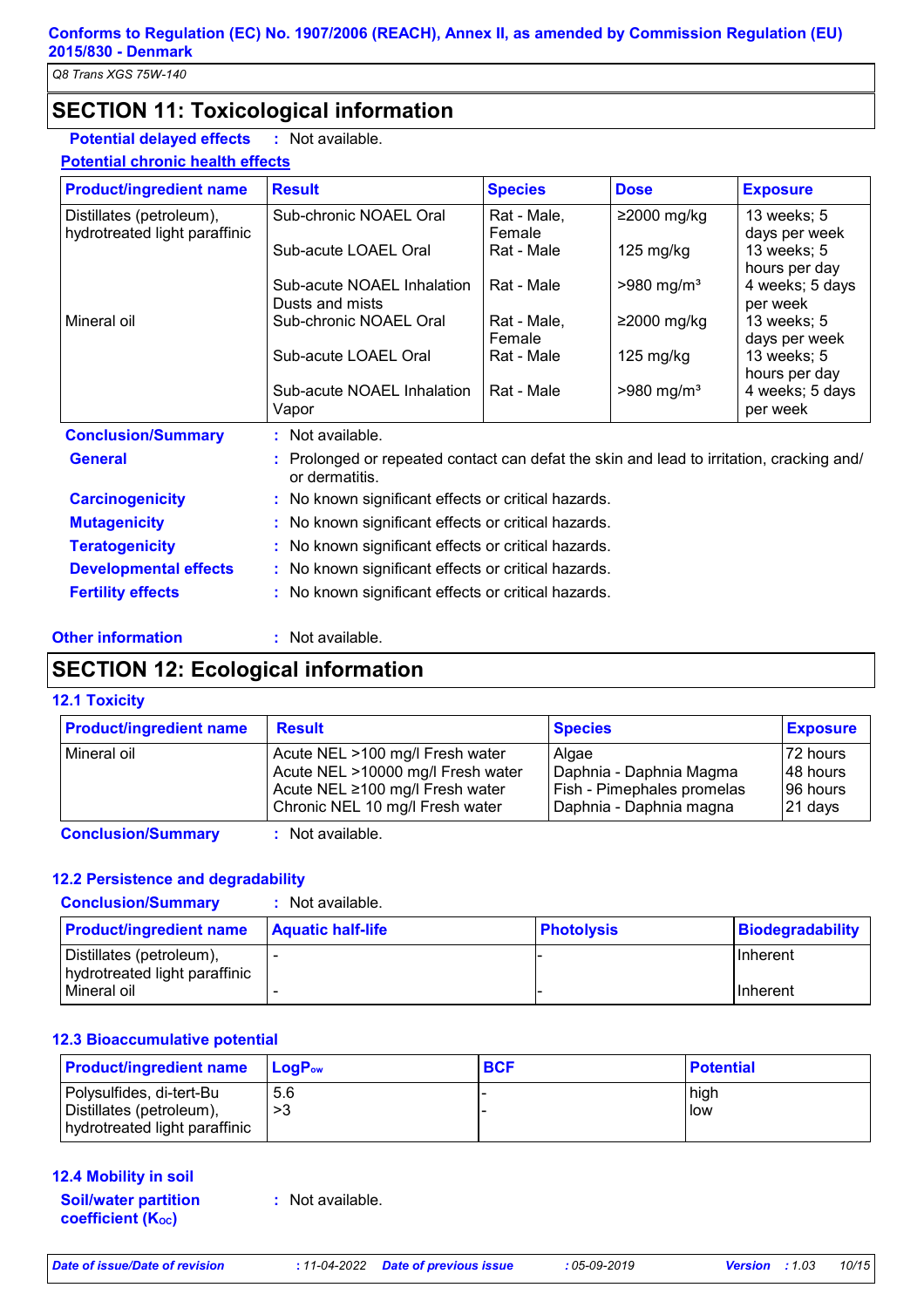*Q8 Trans XGS 75W-140*

## **SECTION 12: Ecological information**

**Mobility :** Not available.

#### **12.5 Results of PBT and vPvB assessment**

This mixture does not contain any substances that are assessed to be a PBT or a vPvB.

#### **12.6 Other adverse effects** : No known significant effects or critical hazards.

### **SECTION 13: Disposal considerations**

The information in this section contains generic advice and guidance. The list of Identified Uses in Section 1 should be consulted for any available use-specific information provided in the Exposure Scenario(s).

#### **13.1 Waste treatment methods**

| <b>Product</b>             |                                                                                                                                                                                                                                                                                                                                                                                                                                                                                                                                                      |
|----------------------------|------------------------------------------------------------------------------------------------------------------------------------------------------------------------------------------------------------------------------------------------------------------------------------------------------------------------------------------------------------------------------------------------------------------------------------------------------------------------------------------------------------------------------------------------------|
| <b>Methods of disposal</b> | : The generation of waste should be avoided or minimized wherever possible.<br>Disposal of this product, solutions and any by-products should at all times comply<br>with the requirements of environmental protection and waste disposal legislation<br>and any regional local authority requirements. Dispose of surplus and non-<br>recyclable products via a licensed waste disposal contractor. Waste should not be<br>disposed of untreated to the sewer unless fully compliant with the requirements of<br>all authorities with jurisdiction. |
| <b>Hazardous waste</b>     | Yes.                                                                                                                                                                                                                                                                                                                                                                                                                                                                                                                                                 |

#### **European waste catalogue (EWC)**

| <b>Waste code</b>          | <b>Waste designation</b>                                                                                                                                                                                                                    |  |  |
|----------------------------|---------------------------------------------------------------------------------------------------------------------------------------------------------------------------------------------------------------------------------------------|--|--|
| 13 02 05*                  | mineral-based non-chlorinated engine, gear and lubricating oils                                                                                                                                                                             |  |  |
| <b>Packaging</b>           |                                                                                                                                                                                                                                             |  |  |
| <b>Methods of disposal</b> | : The generation of waste should be avoided or minimized wherever possible. Waste<br>packaging should be recycled. Incineration or landfill should only be considered<br>when recycling is not feasible.                                    |  |  |
| <b>Special precautions</b> | : This material and its container must be disposed of in a safe way. Empty containers<br>or liners may retain some product residues. Avoid dispersal of spilled material and<br>runoff and contact with soil, waterways, drains and sewers. |  |  |

## **SECTION 14: Transport information**

|                                           | <b>ADR/RID</b> | <b>ADN</b>     | <b>IMDG</b>    | <b>IATA</b>    |
|-------------------------------------------|----------------|----------------|----------------|----------------|
| 14.1 UN number                            | Not regulated. | Not regulated. | Not regulated. | Not regulated. |
| 14.2 UN proper<br>shipping name           | $\blacksquare$ |                |                |                |
| <b>14.3 Transport</b><br>hazard class(es) | ۰              |                |                |                |
| 14.4 Packing<br>group                     |                |                |                |                |
| 14.5<br><b>Environmental</b><br>hazards   | No.            | No.            | No.            | No.            |

**user**

**14.6 Special precautions for Transport within user's premises:** always transport in closed containers that are **:** upright and secure. Ensure that persons transporting the product know what to do in the event of an accident or spillage.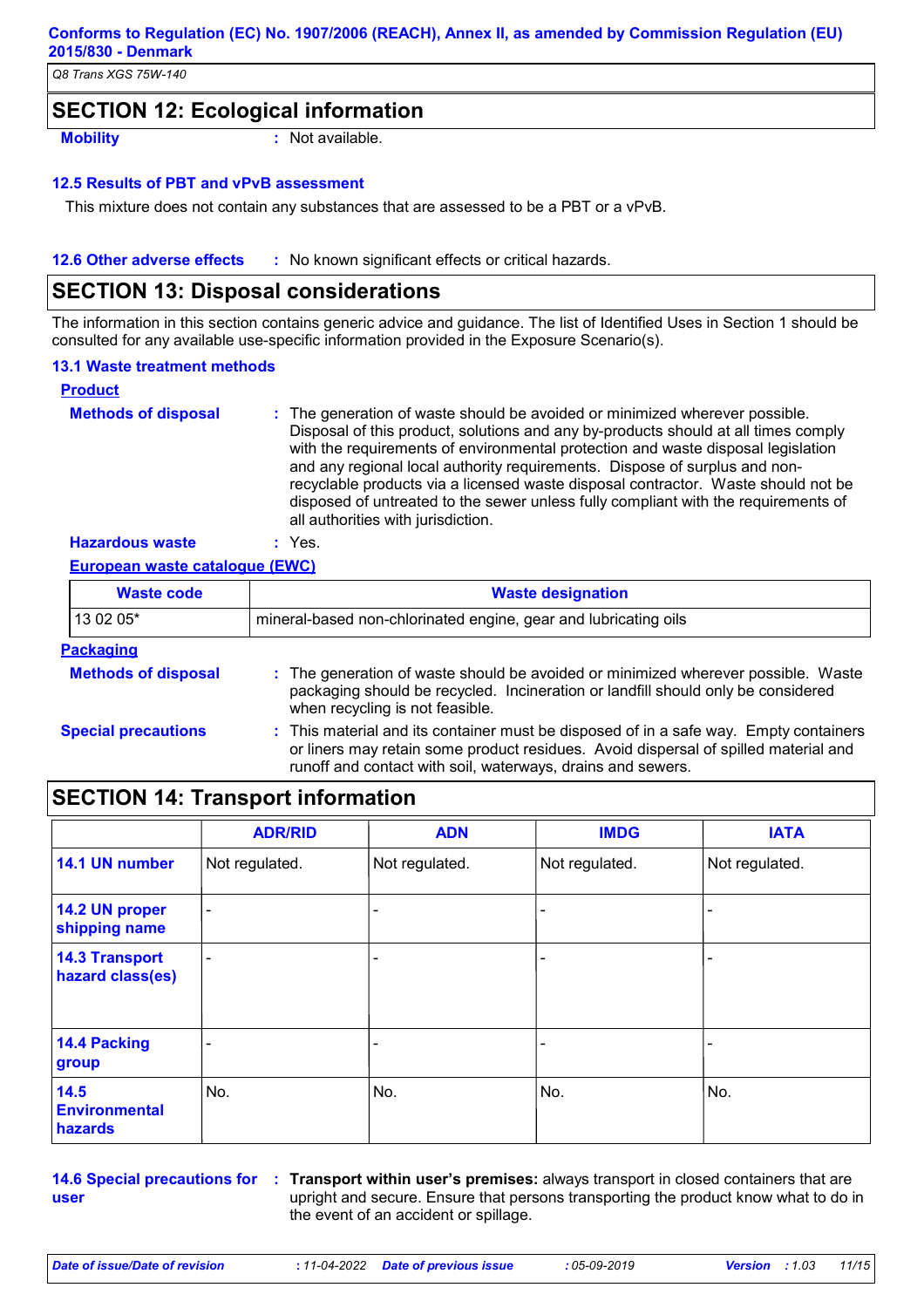*Q8 Trans XGS 75W-140*

## **SECTION 14: Transport information**

**14.7 Transport in bulk according to IMO instruments**

**:** Not available.

## **SECTION 15: Regulatory information**

**15.1 Safety, health and environmental regulations/legislation specific for the substance or mixture EU Regulation (EC) No. 1907/2006 (REACH)**

**Annex XIV - List of substances subject to authorization**

#### **Annex XIV**

None of the components are listed.

#### **Substances of very high concern**

None of the components are listed.

| <b>Annex XVII - Restrictions</b><br>on the manufacture,<br>placing on the market<br>and use of certain<br>dangerous substances,<br>mixtures and articles |                                                   | : Not applicable.                                                                                                                                                                                                                                                                                                                                                                                                             |  |  |
|----------------------------------------------------------------------------------------------------------------------------------------------------------|---------------------------------------------------|-------------------------------------------------------------------------------------------------------------------------------------------------------------------------------------------------------------------------------------------------------------------------------------------------------------------------------------------------------------------------------------------------------------------------------|--|--|
| <b>Other EU requlations</b>                                                                                                                              |                                                   |                                                                                                                                                                                                                                                                                                                                                                                                                               |  |  |
| <b>Industrial emissions</b><br>(integrated pollution<br>prevention and control) -<br>Air                                                                 |                                                   | : Listed                                                                                                                                                                                                                                                                                                                                                                                                                      |  |  |
| <b>Industrial emissions</b><br>(integrated pollution<br>prevention and control) -<br><b>Water</b>                                                        |                                                   | : Not listed                                                                                                                                                                                                                                                                                                                                                                                                                  |  |  |
| Not listed.                                                                                                                                              | Ozone depleting substances (1005/2009/EU)         |                                                                                                                                                                                                                                                                                                                                                                                                                               |  |  |
| Not listed.                                                                                                                                              | <b>Prior Informed Consent (PIC) (649/2012/EU)</b> |                                                                                                                                                                                                                                                                                                                                                                                                                               |  |  |
| <b>Persistent Organic Pollutants</b><br>Not listed.                                                                                                      |                                                   |                                                                                                                                                                                                                                                                                                                                                                                                                               |  |  |
| <b>Seveso Directive</b><br>This product is not controlled under the Seveso Directive.                                                                    |                                                   |                                                                                                                                                                                                                                                                                                                                                                                                                               |  |  |
| <b>National requlations</b><br><b>Product registration</b>                                                                                               |                                                   | : PR-nr: 2123742                                                                                                                                                                                                                                                                                                                                                                                                              |  |  |
| number                                                                                                                                                   |                                                   |                                                                                                                                                                                                                                                                                                                                                                                                                               |  |  |
| <b>MAL-code</b>                                                                                                                                          |                                                   | $: 1 - 5$                                                                                                                                                                                                                                                                                                                                                                                                                     |  |  |
| <b>Protection based on MAL</b>                                                                                                                           |                                                   | : According to the regulations on work involving coded products, the following<br>stipulations apply to the use of personal protective equipment:                                                                                                                                                                                                                                                                             |  |  |
|                                                                                                                                                          |                                                   | <b>General:</b> Gloves must be worn for all work that may result in soiling. Apron/<br>coveralls/protective clothing must be worn when soiling is so great that regular work<br>clothes do not adequately protect skin against contact with the product. A face<br>shield must be worn in work involving spattering if a full mask is not required. In this<br>case, other recommended use of eye protection is not required. |  |  |
|                                                                                                                                                          |                                                   | In all spraying operations in which there is return spray, the following must be worn:<br>respiratory protection and arm protectors/apron/coveralls/protective clothing as<br>appropriate or as instructed.                                                                                                                                                                                                                   |  |  |
|                                                                                                                                                          |                                                   |                                                                                                                                                                                                                                                                                                                                                                                                                               |  |  |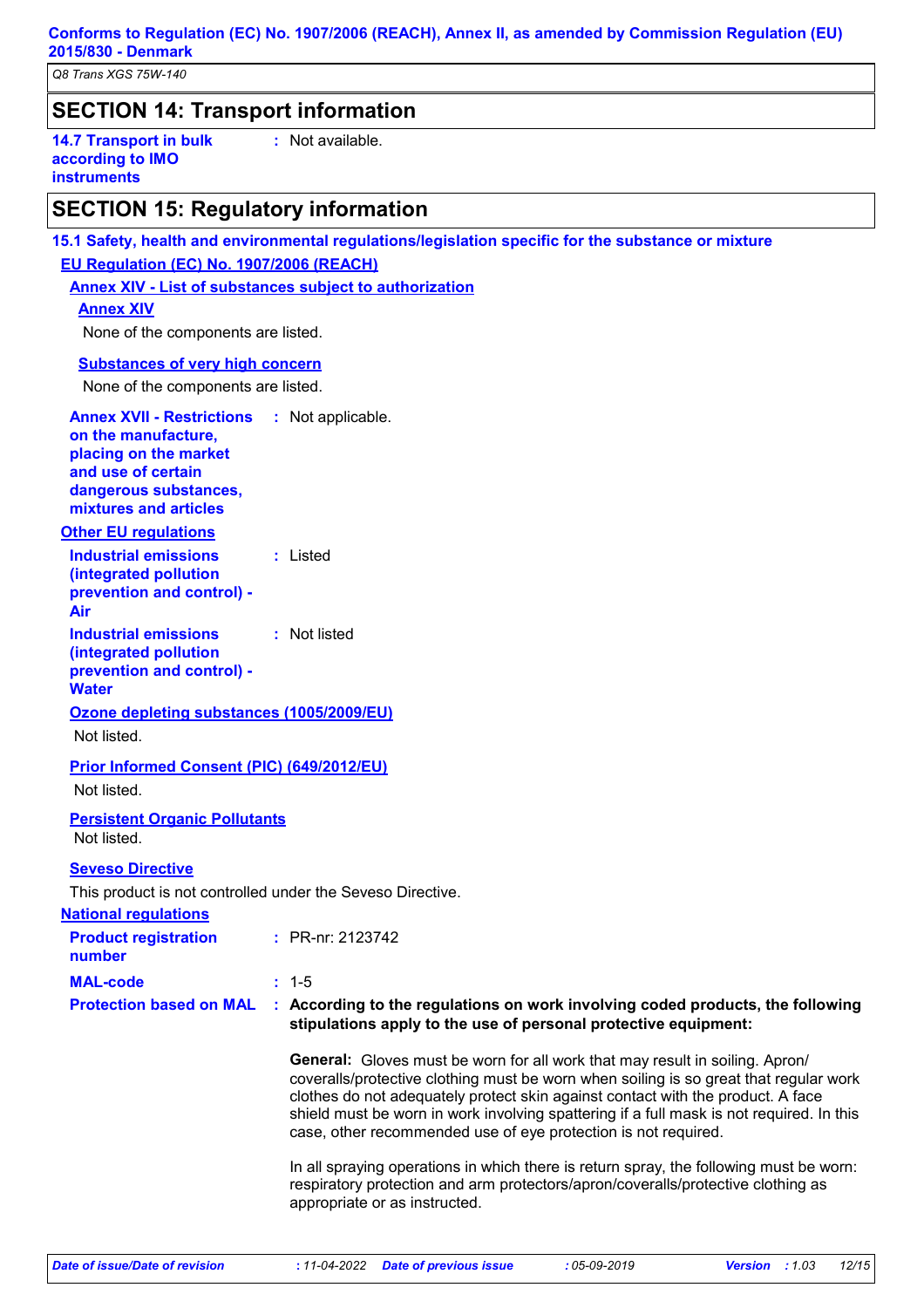*Q8 Trans XGS 75W-140*

## **SECTION 15: Regulatory information**

#### MAL-code: 1-5

**Application:** When using scraper or knife, brush, roller etc. for pre- and posttreatments in a spray booth where the operator is outside the spray zone and when working in similar new\* facilities of the combined-cabin, spray-cabin and spraybooth type where the operator is working inside the spray zone. When spraying in new\* booths and cabins with non-atomizing guns. When using scraper or knife, brush, roller, etc. for pre- and post-treatments in cabins or booths of the existing\* facility type, if the operator is inside the spray zone. When using scraper or knife, brush, roller, etc. for pre- and post-treatments outside a closed facility, spray booth or spray cabin.

- Protective clothing must be worn.

During downtimes, cleaning and repair of closed facilities, spray booths or cabins, if there is a risk of contact with wet paint or organic solvents.

- Gas filter mask and protective clothing must be worn.

When spraying in existing\* spray booths, if the operator is outside the spray zone.

- Air-supplied full mask and protective clothing must be worn.

During non-atomizing spraying in existing\* facilities of the combined-cabin, spraycabin and spray-booth type where the operator is working inside the spray zone.

- Air-supplied half mask, protective clothing and eye protection must be worn.

During all spraying where atomization occurs in cabins or spray booths where the operator is inside the spray zone and during spraying outside a closed facility, cabin or booth.

- Air-supplied full mask, protective clothing and hood must be worn.

**Drying:** Items for drying/drying ovens that are temporarily placed on such things as rack trolleys, etc. must be equipped with a mechanical exhaust system to prevent fumes from wet items from passing through workers' inhalation zone.

**Polishing:** When polishing treated surfaces, a mask with dust filter must be worn. When machine grinding, eye protection must be worn. Work gloves must always be worn.

**Caution** The regulations contain other stipulations in addition to the above.

\*See Regulations.

**International regulations Chemical Weapon Convention List Schedules I, II & III Chemicals Hazard class for water (WGK) :** 2 **VOC content :** Exempt.

Not listed.

#### **Montreal Protocol**

Not listed.

**Stockholm Convention on Persistent Organic Pollutants** Not listed.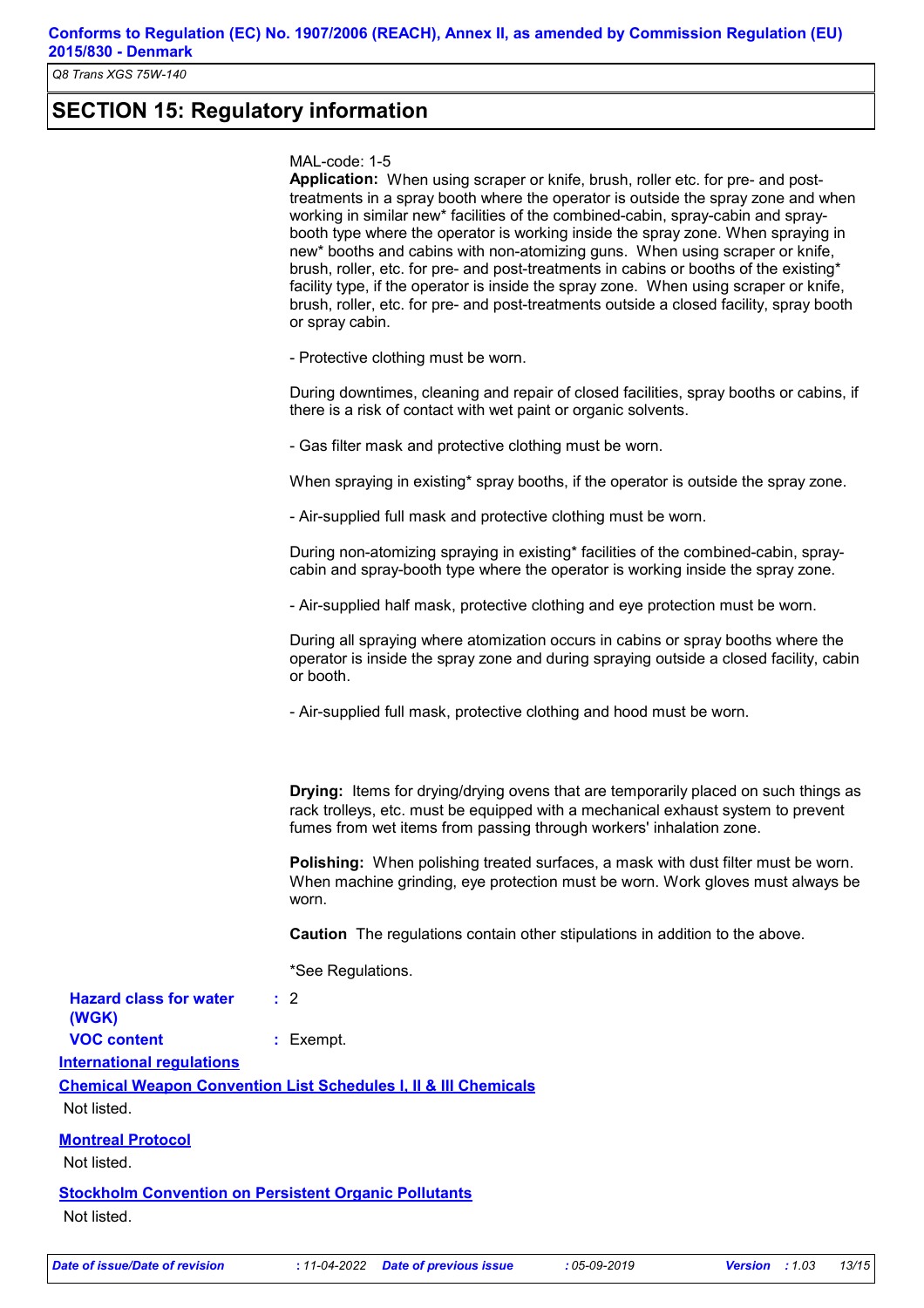# **SECTION 15: Regulatory information**

| <b>Rotterdam Convention on Prior Informed Consent (PIC)</b> |  |  |  |
|-------------------------------------------------------------|--|--|--|
|                                                             |  |  |  |

Not listed.

#### **UNECE Aarhus Protocol on POPs and Heavy Metals**

Not listed.

| <b>Inventory list</b>                            |                                                                                                            |  |
|--------------------------------------------------|------------------------------------------------------------------------------------------------------------|--|
| <b>Australia</b>                                 | : All components are listed or exempted.                                                                   |  |
| <b>Canada</b>                                    | : At least one component is not listed in DSL but all such components are listed in<br>NDSL.               |  |
| <b>China</b>                                     | : All components are listed or exempted.                                                                   |  |
| <b>Europe</b>                                    | : All components are listed or exempted.                                                                   |  |
| <b>Japan</b>                                     | : Japan inventory (CSCL): Not determined.<br>Japan inventory (ISHL): Not determined.                       |  |
| <b>New Zealand</b>                               | : All components are listed or exempted.                                                                   |  |
| <b>Philippines</b>                               | : All components are listed or exempted.                                                                   |  |
| <b>Republic of Korea</b>                         | : All components are listed or exempted.                                                                   |  |
| <b>Taiwan</b>                                    | : All components are listed or exempted.                                                                   |  |
| <b>Thailand</b>                                  | : Not determined.                                                                                          |  |
| <b>Turkey</b>                                    | : Not determined.                                                                                          |  |
| <b>United States</b>                             | : Not determined.                                                                                          |  |
| <b>Viet Nam</b>                                  | : Not determined.                                                                                          |  |
| <b>15.2 Chemical Safety</b><br><b>Assessment</b> | : Chemical Safety Assessments for all substances in this product are either Complete<br>or Not applicable. |  |

## **SECTION 16: Other information**

 $\nabla$  Indicates information that has changed from previously issued version.

| <b>Abbreviations and</b> | $:$ ATE = Acute Toxicity Estimate                                             |
|--------------------------|-------------------------------------------------------------------------------|
| acronyms                 | CLP = Classification, Labelling and Packaging Regulation [Regulation (EC) No. |
|                          | 1272/2008]                                                                    |
|                          | DMEL = Derived Minimal Effect Level                                           |
|                          | DNEL = Derived No Effect Level                                                |
|                          | EUH statement = CLP-specific Hazard statement                                 |
|                          | $N/A = Not available$                                                         |
|                          | PBT = Persistent, Bioaccumulative and Toxic                                   |
|                          | PNEC = Predicted No Effect Concentration                                      |
|                          | <b>RRN = REACH Registration Number</b>                                        |
|                          | SGG = Segregation Group                                                       |
|                          | vPvB = Very Persistent and Very Bioaccumulative                               |

#### **Procedure used to derive the classification according to Regulation (EC) No. 1272/2008 [CLP/GHS]**

| <b>Classification</b> | <b>Justification</b> |
|-----------------------|----------------------|
| Not classified.       |                      |

**Full text of abbreviated H statements**

| H302 | Harmful if swallowed.                              |
|------|----------------------------------------------------|
| H304 | May be fatal if swallowed and enters airways.      |
| H317 | May cause an allergic skin reaction.               |
| H318 | Causes serious eye damage.                         |
| H411 | Toxic to aquatic life with long lasting effects.   |
| H412 | Harmful to aquatic life with long lasting effects. |

**Full text of classifications [CLP/GHS]**